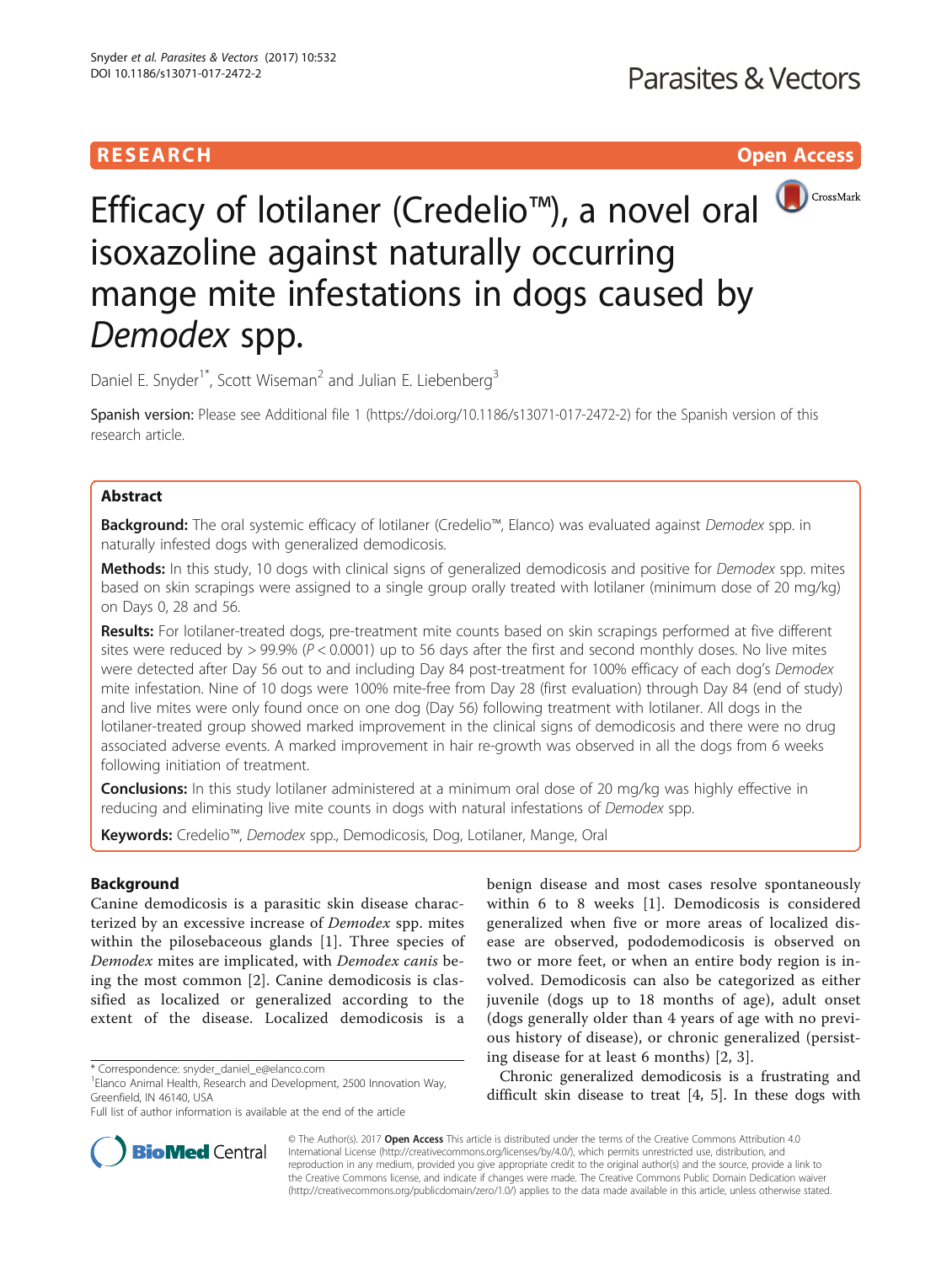long term chronic generalized demodicosis, the disease is unlikely to resolve without therapy [[3\]](#page-6-0). Currently available therapeutic options involve daily, weekly, biweekly or monthly treatments for periods of 3 months or more [[1, 5, 6\]](#page-6-0).

Lotilaner (Credelio™, Elanco) is a novel isoxazoline with demonstrated potent month long activity against ticks and fleas [[7, 8\]](#page-6-0) following oral administration. The study as reported herein was conducted to evaluate the efficacy and safety of lotilaner against natural infestations of Demodex spp. in dogs with generalized demodicosis at the minimum dose of 20 mg/kg as proposed for monthly administration for the treatment and control of fleas and ticks.

# **Methods**

This study was conducted in the Republic of South Africa in compliance with Good Clinical Practice [\[9](#page-6-0)] and local animal welfare guidelines [[10](#page-6-0)]. The study protocol was reviewed and approved by ClinVet and Elanco Institutional Animal Care and Use Committees.

# Animals and housing

Dogs were housed individually in cages under strict quarantine conditions during the entire study. No physical contact between dogs was possible, but dogs did have visual and auditory contact with conspecifics and housing conditions conformed to accepted animal welfare guidelines. Each dog was individually identified by an alphanumeric microchip implant. The dogs enrolled in this study had not been treated with an ectoparasiticide for at least 90 days and were in good health at the time of treatment except for clinical signs of alopecia and skin lesions associated with generalized demodicosis. Dogs were fed an appropriate maintenance ration of a commercial dry canine food for the duration of the study. Water was available ad libitum.

The study included 10 (7 male and 3 female), locally sourced, adult mongrel dogs  $\geq 6$  months of age and weighing from 9.59 to 17.65 kg. Dogs were enrolled in the study based on positive skin scrapings with natural Demodex infestations. All enrolled dogs exhibited clinical signs of generalized demodicosis including skin lesions such as alopecia, erythema, comedones, papules, pustules, casts, scales or crusts involving an entire body region or five or more localized lesions in discreet areas (each with a diameter  $> 2.5$  cm), or pododemodicosis involving two or more feet, and the confirmed presence of live Demodex mites based on deep skin scrapings [[11, 12](#page-6-0)]. Additionally, no dogs had received any short acting corticosteroids within 1 week or a long acting corticosteroid within 4 weeks of Day 0.

# General experimental design and methods

Dogs were acclimated to the study site conditions for 7 days prior to treatment. This study was conducted with no negative control group due to animal welfare concerns. Day 0 was defined as the day when all 10 dogs received their first treatment. A physical examination was performed on each dog by the attending veterinarian on Day -7 to determine health and suitability prior to inclusion in the study, and general health observations were made at least once daily throughout the study. Additionally, a clinical examination was conducted on each dog on Days -2, 14, 28, 42, 56, 70 and 84.

Starting on Day -7 all enrolled dogs received an appropriate antibiotic (as prescribed by the attending veterinarian) for pyoderma. Concurrently with the antibiotic therapy, all dogs also received brewer's yeast daily to support their intestinal flora. On Days -7 and 27, biopsies were taken from each dog under sedation with a suitable sedative, and antimicrobial concomitant therapy was continued until receipt of these biopsy results. If, based on Day 27 biopsy results, no inflammatory cells or bacteria were present, antimicrobial therapy was discontinued. If, based on Day 27 biopsy results, there was still evidence of active infection, but less inflammatory cells and/or bacteria compared to the first skin biopsies, the antibiotic and brewer's yeast originally used were continued for another 4 weeks. If clinical and cytological deterioration was detected based on Day 27 biopsy results, the antibacterial therapy and brewer's yeast were continued with an alternative antibiotic as prescribed by the attending veterinarian.

Lotilaner was administered once on Days 0, 28, and 56 and was based on the weights of the dogs, rounded to the nearest 0.1 kg, recorded on the day preceding each treatment. Mite counts performed on dosing days were conducted prior to each dog being dosed with lotilaner. The body weights obtained during acclimatization were used for the Day 0 dosing and the body weight measured on the day prior to each subsequent scheduled dosing time point (Days 28 and 56) were used to determine the appropriate strength and number of lotilaner tablets that were administered at each dosing time point, respectively.

Oral dosing was conducted in the fed state. On the day prior to each scheduled dosing time point (Day -1, Day 27 and Day 55), each dog was offered only half of its daily ration of food. On each treatment day (Days 0, 28 and 56),  $30 \pm 5$  min prior to each scheduled lotilaner treatment, each dog was offered a daily ration of wet canned food at the recommended rate. The time of feeding was recorded and at the time of scheduled treatment  $(\pm 5 \text{ min})$ , the residual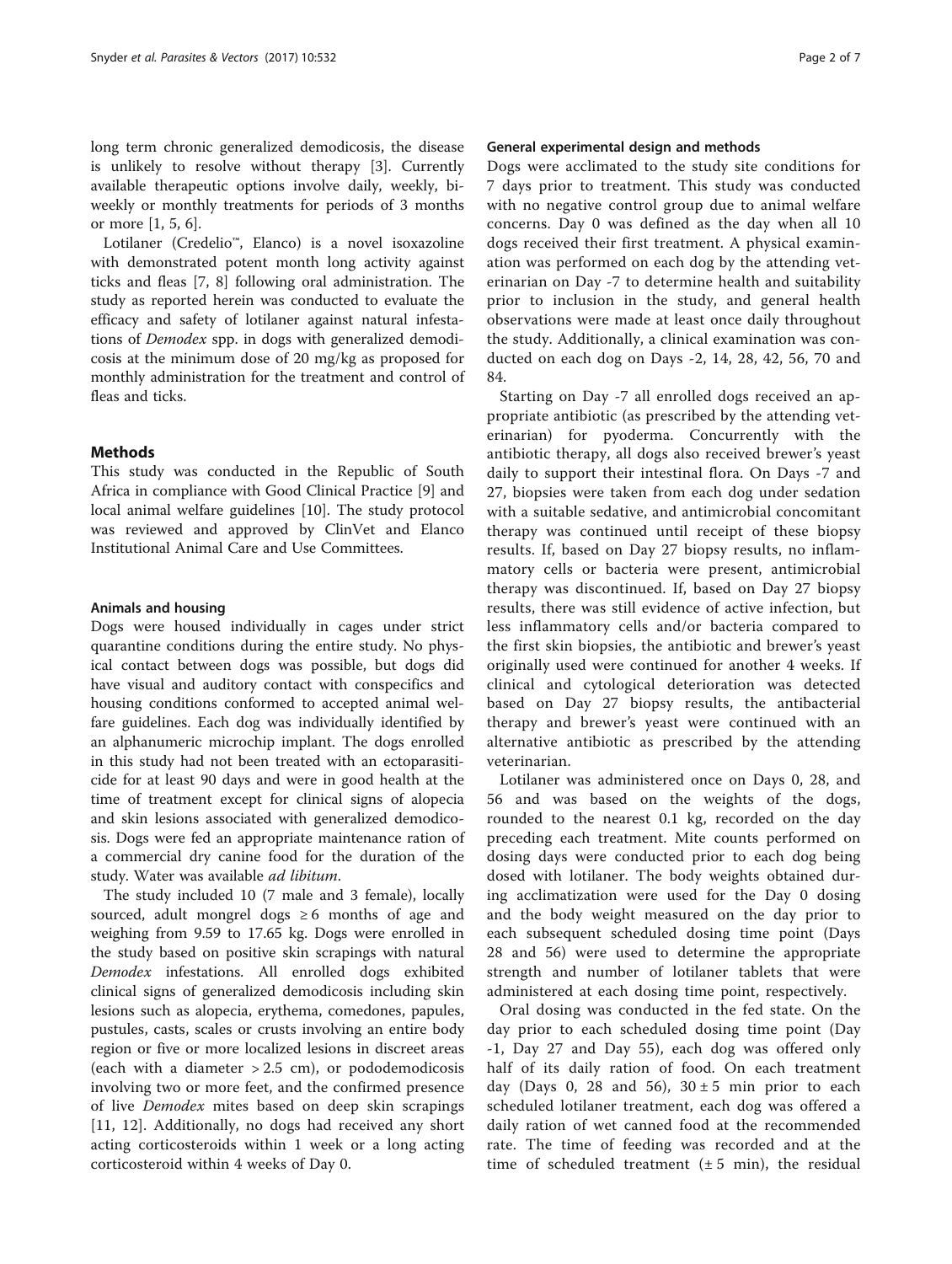food was removed, weighed and recorded. At least 1/ 3 of the daily ration offered was required to be consumed by the dog prior to the administration of the lotilaner tablets. If the dog did not consume the wet food after 15 min  $(\pm 5$  min), then the dog was manually fed by placing small amounts of the food into the back of the mouth and allowing the dog to swallow until the approximate half a tin of wet foot had been consumed and then treatment proceeded as scheduled. Tablets were orally administered by pilling to ensure accurate and complete dosing. Each dog was observed for several minutes post-dosing, and then at approximately 1 h intervals after dosing up to 4 h post-dosing to observe each dog for any signs of abnormal health.

To avoid any issues of contamination of dogs during mite counts and clinical examinations, study personnel changed protective clothing between dogs, utilized separate gloves and equipment with each dog, and cleaned the surface of the examination table used for scraping and/or mite counting.

All dogs were examined for the clinical signs of demodicosis (including photographic documentation) and skin scrapings/mite counts were performed on Days -2, 28, 42, 56, 70 and 84. If any dog demonstrated two consecutive negative (zero) live mite counts on or after Day 56, additional deep skin scraping at the time points listed above were stopped for animal welfare reasons due to the invasive nature of this procedure, but clinical assessments and photographic documentation were continued until Day 84 to fully assess the resolution of skin lesions. Mite infestations were evaluated using deep skin scrapings taken from five sites on each dog at each scheduled time point showing the most severe clinical evidence of an active mite infestation based on examination of visibly affected skin lesions. Scraped material was transferred to a slide, mixed with mineral oil and examined under a microscope using  $40 \times$  or  $100 \times$  magnification to count adult and immature mites. The clinical signs and the extent of demodectic lesions on each dog were assessed on the days during which scrapings are made and recorded on a standardized form. The following parameters were assessed for each dog and sketched on a silhouette (left and right hand side) of a dog: (i) body areas covered by casts, scales and crusts; (ii) body areas with hair loss (1, slight thinning of hair; 2, conspicuous hair loss; 3, no hair); and (iii) body areas with erythema. The clinical signs of generalized demodicosis were assessed as the percent of the body surface affected by skin lesions followed by the assignment of a clinical score to each of four parameters: (i) comedones, pustules and papules; (ii) casts, crusts and scales; (iii) alopecia; and (iv) erythema.

#### Mite counts and efficacy evaluation

The primary assessment variable in this study was the percent decrease in mite counts (immature and adult live mites combined) as compared to baseline counts on days 28, 42, 56, 70 and 84, following monthly administration of the lotilaner.

Efficacy was calculated using geometric means with Abbott's formula:

Efficacy 
$$
(\%) = (Mpre - Mpost)/Mpre \times 100
$$

where Mpre was the group mean number of pretreatment mite counts, and Mpost the group mean number of post-treatment mite counts.

Where no count was available for a dog on or after day 56, because the dog had two successive zero counts at earlier time points, then zero was used in the assessment.

Additionally, a secondary efficacy assessment variable was the individual percentage decrease from the preadministration mite count to the post-administration mite count in each dog on each assessment day and was calculated by:

Decrease % (individual) = (Pre-administration – Postadministration)/Pre-administration  $\times$  100

where Pre-administration is the pre-administration mite count of a dog, and Post-administration is the postadministration mite count of a dog.

The number of mites on each assessment day and percentage reduction in mite counts were tabulated, with the following descriptive statistics: mean, standard deviation (SD), geometric mean (GM), minimum and maximum. Additionally, another secondary efficacy assessment variable was the cure rate, defined as follows:

Cure rate (expressed as a percentage) = number of mite-free dogs after two consecutive post-treatment zero mite counts / total number of dogs with pre-treatment mite counts.

# Clinical signs

Data recorded during clinical assessments on casts, scales, crusts and area(s) of hair loss and erythema, were summarized by the investigator. Overall changes in clinical appearance were also documented by pre- and post-administration photographs for each dog. This photographic record was utilized to show the overall extent and resolution of demodectic lesions for each dog.

Furthermore, the number of dogs affected by erythema, casts, scales and crusts were described for the pre-administration and different post-administration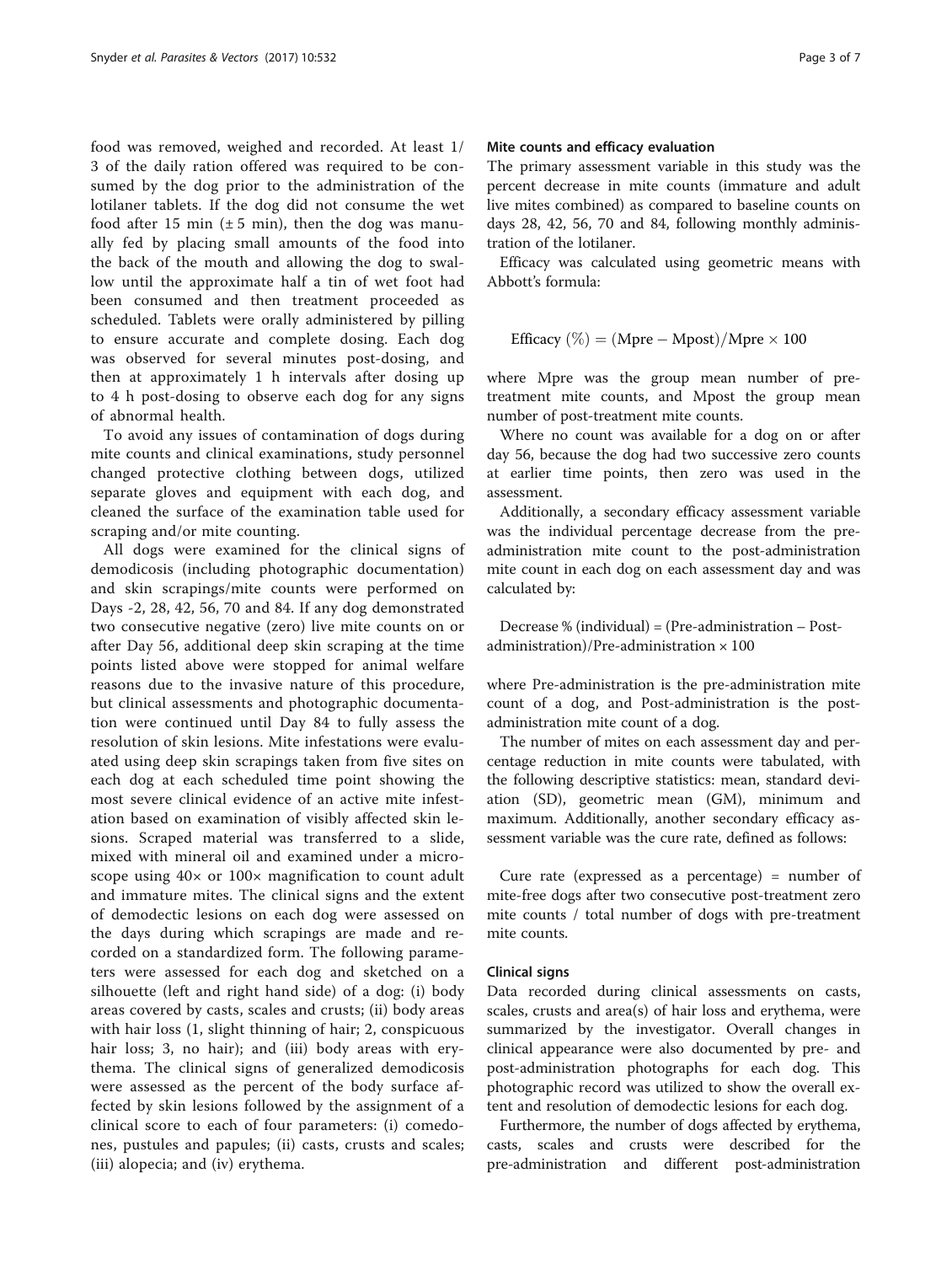assessment days. A semi-quantitative assessment of hair re-growth was also done and a score awarded to each dog on each of the different post-dosing assessment days.

A semi-quantitative assessment of hair re-growth was assigned a score of: (i) if body areas with hair re-growth 0–50% compared to that recorded during the pre-administration assessment; (ii) body areas with estimated hair re-growth  $> 50\% \leq 90\%$  compared to that recorded during the pre-administration assessment; and (iii) body areas with estimated hair re-growth > 90% compared to that recorded during the pre-administration assessment.

The clinical signs were analyzed descriptively using frequency counts and percentages to assess the efficacy of the monthly lotilaner administrations.

## Statistical methods

The experimental unit was the individual dog. The WAAVP guidelines [[13\]](#page-6-0) and the EMEA guidelines [\[14](#page-6-0)] recommend a minimum of six subjects per group are used in studies assessing the efficacy of products against fleas and ticks. With as few as five dogs in the lotilaner treatment group, it was possible to detect a statistically significant drop (at the 5% type I error level) of > 90% in mite counts with greater than 90% power. The use of 10 dogs was considered appropriate to provide robust statistical and clinical outcomes in this single group study. Statistical testing was conducted at the 5% level of significance.

The effect of treatment was investigated on mite count for each dog was investigated by comparing pretreatment baseline and post-treatment mite counts in an ANOVA model with time (pre- or post-treatment) and dog fixed effects. Separate models were fitted for Study Days 28, 42 and 56). Only one dog had skin scrapings performed on Days 70 and 84 so no statistical testing was possible.

## Comparison of mite counts

The pre-treatment baseline and post-treatment mite counts for each dog were compared by an ANOVA model with time (pre- or post-treatment) and dog effects using SAS Version 9.3 TS Level 1 M2 (SAS Institute Inc., Cary, NC, USA). To assess the hypothesis that the observed percentage cure rate as calculated in this study was no different from a theoretical spontaneous self-cure rate of 50%, a statistical analysis using the exact test of a binomial proportion was performed.

# Efficacy claim

Efficacy was claimed for lotilaner against mites if  $a \geq 90\%$  statistically significant reduction in group geometric mean mite counts was achieved from

their baseline counts as compared to each posttreatment mite count and up until the last mite counts were performed. Efficacy was confirmed following assessment of individual dog reductions in mite counts ≥ 90% and a cure rate based on an assessment of the number and percentage of dogs that had become mite free after two consecutive zero mite counts.

# Translation

Spanish translation of the article is available in Additional file [1.](#page-5-0)

# Results

# Assessment of mite counts, efficacy, and related study procedures

The GM number of live *Demodex* spp. mites based on skin scrapings and percent reduction for each assessment day are summarized in Table 1. All dogs had severe mite infestations as demonstrated by the high pre-treatment geometric mean baseline counts (mean counts of 631.7 live mites/dog). A reduction in mite numbers exceeding 99% was observed throughout the study, with no mites (100% reduction) being observed on Days 28, 42, 70 and 84. The decrease in mite counts from pre-treatment skin scrapings was statistically significant on Days 28 ( $t_{(9)}$  = 23.5,  $P < 0.0001$ ), 42  $(t_{(9)} = 33.3, P < 0.0001)$  and 56  $(t<sub>(9)</sub> = 13.69, P < 0.0001)$ . No statistical testing was possible on Days 70 and 84 since skin scrapings were performed on only one dog at these time points. In each model the effect for dog was non-significant.

Individual percentage decrease in mite counts and cure rate All lotilaner-treated dogs had a 100% reduction in mite numbers by Day 28 based on skin scrapings and for the duration of the assessments, except for one dog where 10 mites were recorded in the skin scrapings on Day 56. All dogs were mite-free at the end of the last two assessment time points (Days 70 and 84), demonstrating 100% clearance of mites following three consecutive monthly treatments with lotilaner.

**Table 1** Group geometric mean (GM) mite count reduction from baseline per skin scraping day in dogs treated with three consecutive monthly oral doses of lotilaner

| Day    | Baseline GM | GM post-treatment | Percentage reduction |
|--------|-------------|-------------------|----------------------|
| Day 28 | 631.7       | 0.0               | 100                  |
| Day 42 | 631.7       | 0.0               | 100                  |
| Day 56 | 631.7       | 0.3               | $\geq 99.9$          |
| Day 70 | 631.7       | 0.0               | 100                  |
| Day 84 | 631.7       | 0.0               | 100                  |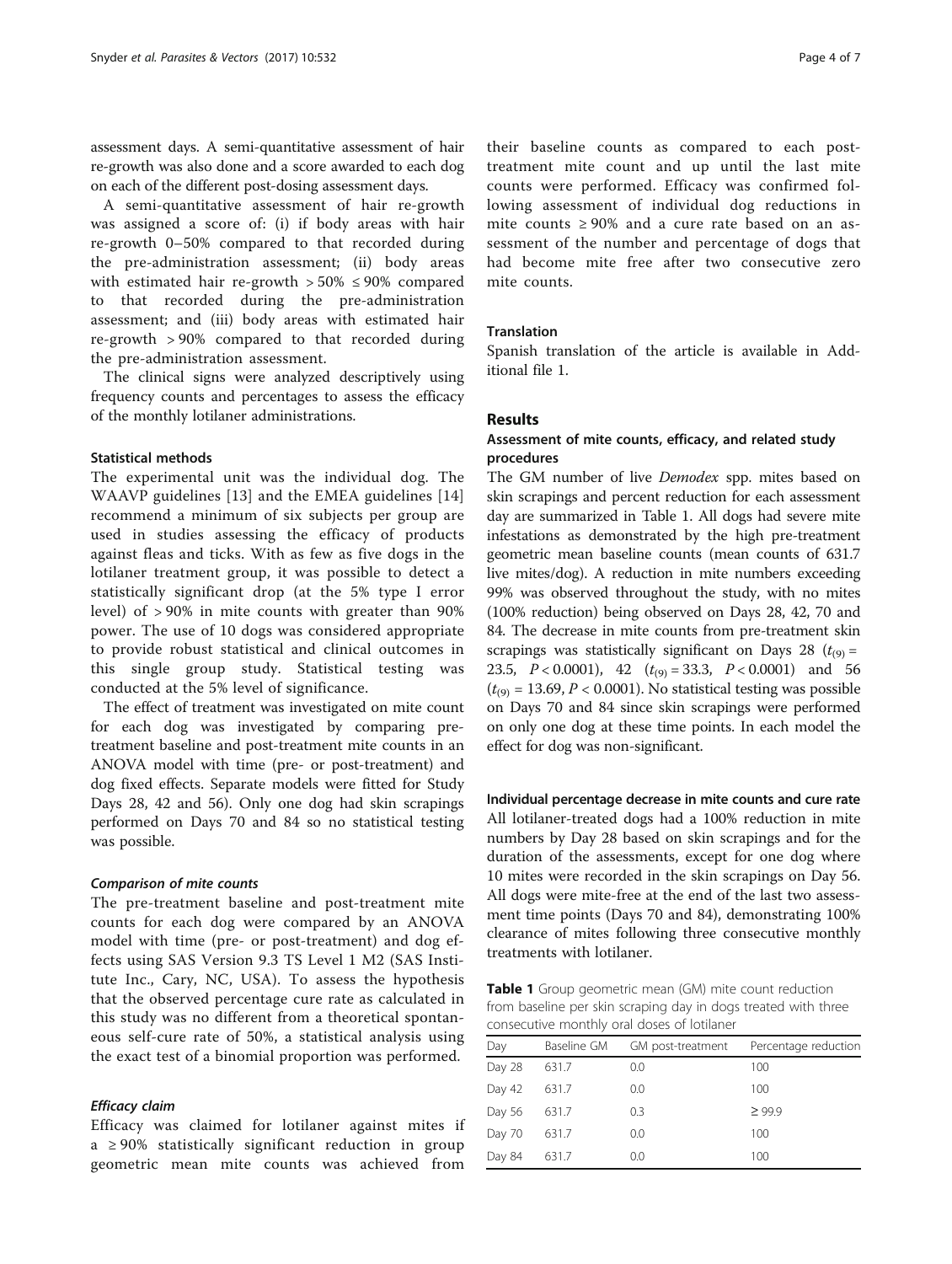Based on the hypothesis that the observed cure rate of 100% as seen in this study was no different from a theoretical spontaneous self-cure rate of 50%, this was assessed statistically using the exact test of a binomial proportion. The result of this test showed that the cure rate in this study was significantly greater than 50% ( $P = 0.0002$ , 95% exact confidence interval: 69.1–100%).

# Clinical signs and symptoms

The occurrence of erythematous papules, crusts, casts or scales on dogs were documented over the 84 day study period. These results are summarized in Table 2.

No erythematous patches were visible on the dogs prior to or following treatment, except from one dog on Day 28. The occurrence of crusts, casts or scales was reduced from 90% (9/10) prior to treatment to 20% (2/10) at 8 weeks and 10% (1/10) at 12 weeks following initiation of treatment.

Hair re-growth, compared to the proportion of the body area covered by hair prior to treatment, was also assessed during the study. A marked improvement in hair re-growth was observed in all the dogs from 6 weeks following initiation of treatment. An example of hair regrowth and improvement in skin lesions is exemplified in the series of photographs from baseline to Day 84 for one of the treated dogs (Fig. [1\)](#page-5-0).

# Health observations

There were no adverse events in this study that were considered related to treatment with lotilaner.

# **Discussion**

The single center efficacy study as reported here documents the oral systemic acaricidal efficacy of the novel isoxazoline, lotilaner, against Demodex spp. mange mites in dogs. A single oral dose (on Days 0 and 28) at a minimum of 20 mg/kg resulted in 100% reduction in Demodex mite counts at 28 and 42 days based on skin scrapings and  $\geq$  99.9% at the day 56 skin scrapings performed just prior to the third and final dose. No mites were observed (100% reduction) on days 70 and 84. The decrease in mite counts from baseline pre-treatment skin scrapings was statistically significant  $(P < 0.0001)$ . All dogs were mite-free at the end of the last two

Table 2 The occurrence of clinical signs of demodicosis including erythematous papules, crusts, casts or scales in dogs treated with three consecutive monthly oral doses of lotilaner

| Clinical sign              | Day $-2$      | Day 28        | Day 42        | Day 56        | Day 70        | Day 84        |
|----------------------------|---------------|---------------|---------------|---------------|---------------|---------------|
| Erythematous<br>patches    |               | 10%<br>(1/10) |               |               |               |               |
| Crusts, casts<br>or scales | 90%<br>(9/10) | 30%<br>(3/10) | 40%<br>(4/10) | 20%<br>(2/10) | 20%<br>(2/10) | 10%<br>(1/10) |

assessment time points (Days 70 and 84), therefore the cure rate was 100% following three consecutive monthly treatments with lotilaner.

Generalized demodicosis as presented in dogs can be difficult to treat due to the extensive nature of skin lesions and high mite counts when first diagnosed with this skin disease. As a result, available and historical treatment options have generally required repeated applications over long periods and often using off-label elevated dosages of macrocyclic lactones. Adverse effects are not uncommon based on these treatment regimens and can be even more problematic in avermectin sensitive dog breeds [[15\]](#page-6-0).

This study was conducted without a negative control group due to animal welfare concerns. Thus, the potential for self-cure in the dogs enrolled in this study cannot be discounted and efficacy of treatments could be overestimated based on this laboratory model and not truly reflect the efficacy seen under clinical field situations. However, all dogs enrolled in this study had severe clinical signs of generalized demodicosis, which is generally considered a chronic disease and, thus, the likelihood of spontaneous self-cure is unlikely to occur and would not resolve without treatment [\[3](#page-6-0)]. Spontaneous self-cure of juvenile-onset generalized demodicosis has previously been reported as high as 50% [[12\]](#page-6-0). Although self-cure percentages this high have not been observed for adultonset or chronic generalized demodicosis, the hypothesis that the observed cure rate of 100% seen in this studywas no different from a theoretical, spontaneous selfcure rate of 50% was assessed. As described in the results section, this was assessed statistically using the exact test of a binomial proportion. The result of this test showed that the cure rate in this study was significantly greater than 50% ( $P = 0.0002$ ; 95% exact confidence interval 69.1%–100%) indicating that the results of this study are not due to spontaneous self-cure and are clearly attributable to treatment with lotilaner. In this study, lotilaner was administered at the minimum dose of 20 mg/kg recommended for month-long control of fleas and ticks and provided effective control of Demodex mites as discussed above, with the near eradication (> 99.9%) of mites following the second monthly dose (Day 28) and a 100% cure rate after the third dose. Concurrently with these rapid and significant reductions in mite counts was the rapid resolution of clinical signs, indicating the potential of lotilaner to be part of a treatment regimen that includes convenient monthly oral dosing for generalized demodicosis in dogs. In future studies, the promising results as presented herein using lotilaner will be confirmed in multicentric studies using client owned dogs presenting with generalized demodicosis. The miticidal efficacy of other isoxazoline containing drug products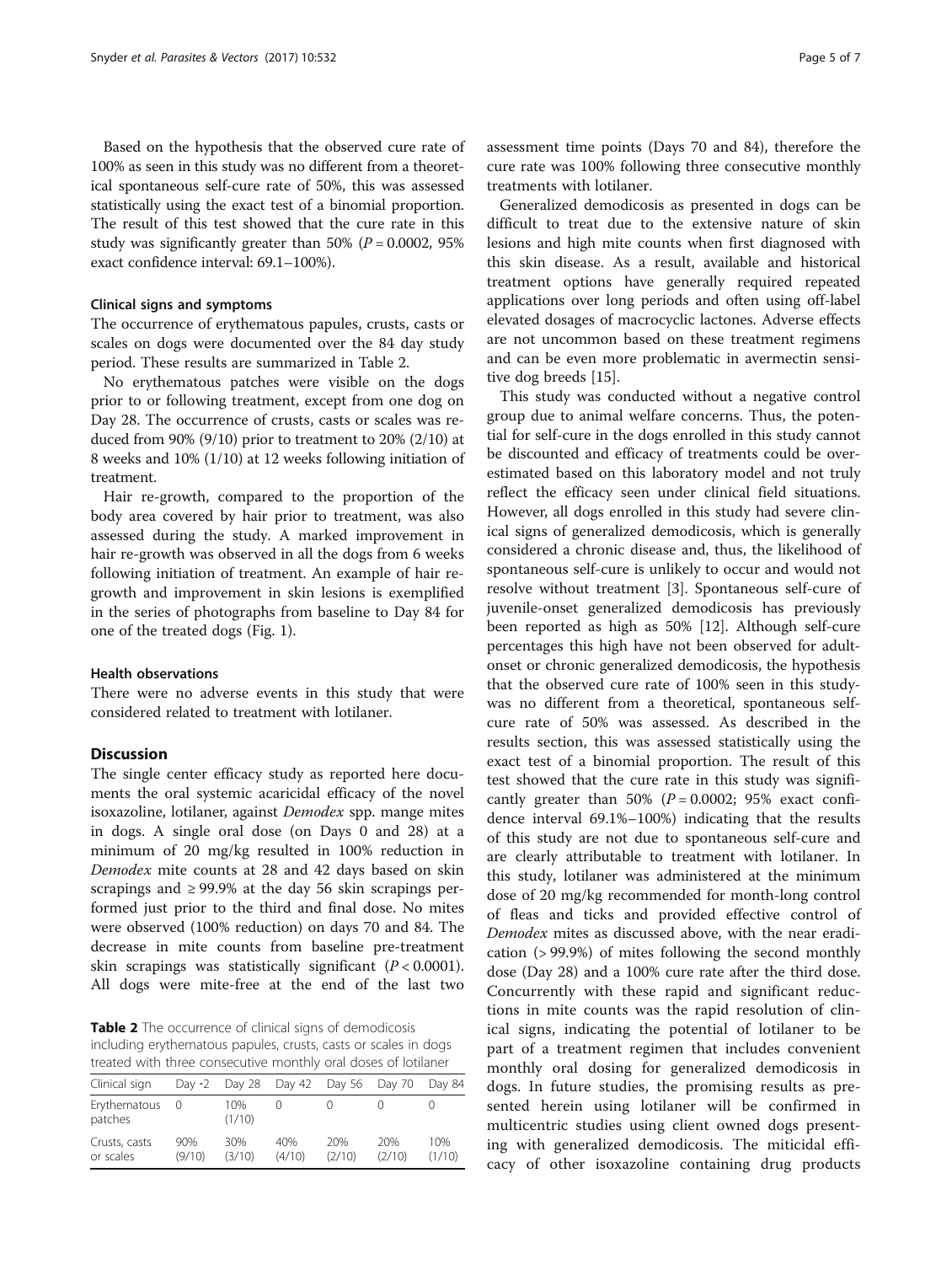<span id="page-5-0"></span>

have demonstrated similar or slightly less efficacy after consecutive monthly oral administrations in dogs with generalized demodicosis [\[16](#page-6-0), [17](#page-6-0)].

There were no adverse reactions to treatment with oral lotilaner in the present study.

# Conclusions

It can be concluded that lotilaner was effective in successfully treating generalized demodicosis in dogs after three consecutive monthly treatments at a minimum dose of 20 mg/kg. This was demonstrated by significant  $(P < 0.0001)$  differences between baseline and each of the post-treatment skin scraping assessment days, where efficacies exceeding 99% and up to 100% were obtained throughout the study. Additionally, all dogs were mitefree at the end of the last two assessment time points

(Days 70 and 84), therefore the cure rate was 100% following three consecutive monthly treatments with lotilaner. There were also significant improvements in the clinical condition of all lotilaner-treated dogs from baseline to Day 84 as seen in the assessment of measured clinical scores.

# Additional file

[Additional file 1:](dx.doi.org/10.1186/s13071-017-2472-2) Spanish translation of the article. (PDF 134 kb)

# Acknowledgements

The authors acknowledge study personnel at ClinVet International for their contributions in collecting data for this study.

# Funding

All studies were funded by Elanco.